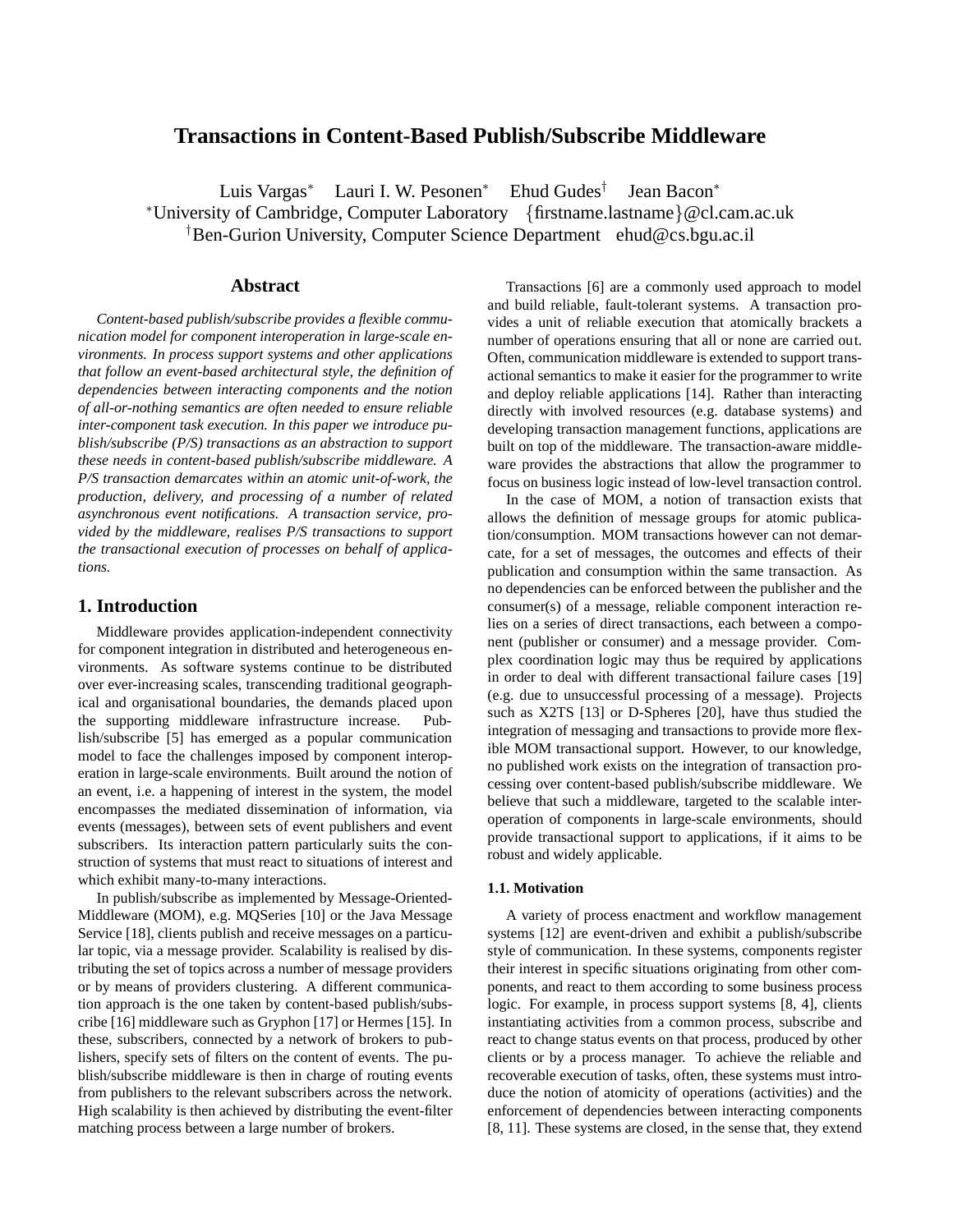existing process-enactment architectures with special exception and recovery mechanisms to model transactional requirements (e.g. according to a workflow language specification), rather than providing transactional event-services per-se as a function of the underlying middleware.



**Figure 1. Event-based process enactment**

Consider a collaborative workflow that integrates a number of heterogeneous components in a distributed system. Components in the system are only connected via a publish/subscribe middleware as depicted in Fig. 1. Each component is autonomous and maintains its own separate resources (e.g. databases) and business logic. Suppose a process to schedule meetings is to be defined where sets of invitation messages (i.e. meeting events) are (content-based) routed from publishers to subscribers, according to their stated interests (subscriptions). In response to an invitation, a subset of all the recipients will accept it and acknowledge it, updating the process' distributed information record (e.g. the various participants' databases S1, S2,.., Sn), booking the required resources at the initiator (database P), and finally confirming the meeting. Different requirements could constrain the meeting, e.g. to a minimum/maximum number of participants or to include those considered vital. If the process is to be executed in an allor-nothing manner, a transaction model is required that allows the publication, delivery, and processing of events to comprise an atomic unit-of-work. Such a unit-of-work should thus interrelate the transactional contexts of the interacting components and enforce the required dependencies between them. We argue that such component-to-component reliability (and associated coordination) is not the responsibility of application developers and should instead be provided as an extended offering of the publish/subscribe communication middleware. In this paper we propose the use of publish/subscribe (P/S) transactions to support this offering in content-based publish/subscribe middleware, via a transaction service. Applications where the provision of publish/subscribe transactional services is useful range from general event-based process enactment systems to collaborative workflow management systems.

#### **1.2. Contributions**

In this paper we make the following contributions:

- We introduce P/S transactions as a new type of transaction context that interrelates the execution of clients in a publish/ subscribe system by means of event publication, delivery, and processing operations. We discuss their failure model and combined use of 2-phase commit and compensation.
- We discuss a protocol that realises the execution of P/S transactions. The protocol accounts for the dynamic enlistment of participants in transactions that are advertised in the publish/subscribe system, and supports both compensatable and non-compensatable clients in the same transaction.
- We describe the architecture and programming interface of a transaction service that supports P/S transactions. We discuss the implementation of such a service in Hermes, a locally developed content-based publish/subscribe middleware. The service provides applications with the transactional execution of processes, allowing developers to focus on business logic rather than low-level transaction control.

# **2. Background**

In this Section we establish the background on publish/subscribe as well as transactions in the middleware context.

### **2.1. Publish/Subscribe**

Publish/subscribe [5] has emerged as a popular communication paradigm for large-scale distributed systems. In the publish/subscribe abstraction an event consumer subscribes to events of interest. Independently of any consumer, an event producer publishes events. If the event published by the producer matches the consumer's subscription, that event is asynchronously delivered to the consumer. This interaction is facilitated by a publish/subscribe middleware. The publish/subscribe middleware might be centralised as a single event broker node, or it might be decentralised as a network of broker nodes. Traditionally publish/subscribe middleware comes in two flavours: *topic-based* and *content-based*. In topic-based publish/subscribe, events are published under a topic and event consumers subscribe to that topic in order to receive those events. Topicbased subscriptions do not support filtering of events, i.e. the consumer will receive all events published on the given topic. In content-based publish/subscribe the subscription includes a filter expression which is applied to each published event. Events with content that matches the filter expression are delivered to the consumer.

In this paper we focus on the provision of transactional services in content-based publish/subscribe middleware. In particular, we discuss the Hermes Transaction Service (HTS), a transaction service for the Hermes [15] middleware. We believe however that the ideas presented here can easily be extended to other content-based publish/subscribe middleware, as well as to the more specific case of topic-based publish/subscribe. The main assumptions we make on the publish/subscribe middleware are reliable event delivery (i.e. a published message will eventually be delivered to the current subscribers) and a reply capability (i.e. a consumer is able to reply to the producer of an event). Reliable event delivery in a publish/subscribe system can be achieved via an event store-and-forward approach as in MQSeries [10] or by maintaining a knowledge model be-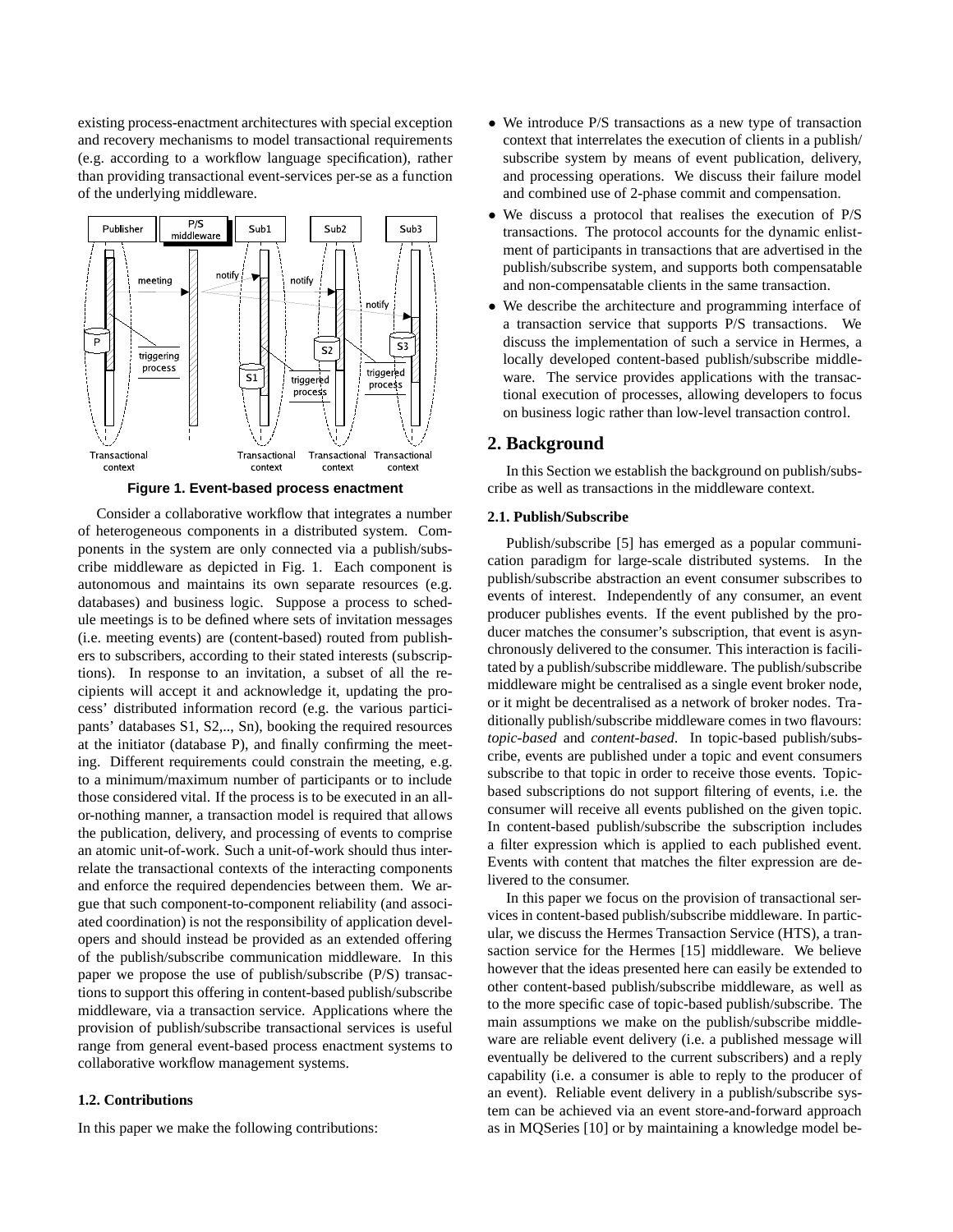tween publishers and subscribers with persistent storage at the publisher-side as in Gryphon [3]. Replies in a publish/subscribe system can be implemented in different ways [9]. The simplest option is to piggyback events with the location information of the event producer (e.g. a brokerID in the broker network) so that a consumer can reply to it directly. Another option is to log an event delivery at the intermediate brokers in the producer/consumer path and forward replies from consumers to the producer across the reverse delivery paths of the event.

### **2.2. Transactions**

Transactions [6] are a commonly employed approach to model and build reliable, fault-tolerant systems. In a database system, an ACID (atomic, consistent, isolated, durable) transaction brackets a number of operations into an atomic unit-ofwork, the execution of which transforms a database from one consistent state to another. To account for the reliable and atomic execution of operations in distributed scenarios, a number of architectures and communication paradigms have been extended to support transactional semantics [2, 14]. Of particular relevance to this paper are *transactional messaging* as provided by message-oriented-middleware (MOM) and *distributed transactions* as provided by transaction processing (TP-) monitors.

In transactional messaging, a *unit-of-work* in MQSeries [10] or a *transacted session* in JMS [18], is used to group a set of messages for their atomic sending and receiving from/to a message provider. From the sender's perspective, messages sent in a transaction are cached by the message provider and forwarded to consumers only after the sender's transaction commits. If a failure occurs or a rollback is issued by the sender, the messages are discarded. In the case of a receive, messages in a transaction are held by the message provider until the receiver issues a commit on its receive transaction. If a failure occurs or a rollback is issued by the receiver, the provider will attempt to redeliver the messages. This flexible mode of operation decouples the contexts of execution of senders and receivers. However, as messages are published only after the sender's transaction commit and because transactions take place only between a message provider and a client (sender or receiver), no dependencies can be structured between the sending of a message and the outcome of the message's processing. In particular, it is not possible to make the outcome of a client's transaction that sends messages as part of some application process, dependent on the outcome of the delivery and processing of those messages by the set of recipients that participate in the process.

Distributed transactions, unlike ACID transactions and transactional messaging, focus on the atomicity of operations across multiple resources (e.g. database systems), ensuring that they all commit or abort according to the transaction outcome. This requires a TP-monitor to maintain a list of participating resources and to direct the execution of an atomic commitment protocol such as *two-phase commit* (2PC). The goal is to ensure the atomicity of operations. Any concurrency and durability concerns with respect to the transaction outcome are left to the participating resources.

For integrating messaging with distributed transactions, current distributed transaction models only support the definition of *message provider (MP)-integrating transactions*, i.e. integrating a message provider as a resource in a distributed transaction. Here, message transmission or reception can be included in the transactional context of a client, together with other operations (e.g. database updates). Clients then interact with each other, via MOM, using a series of direct sender-to-MP and MP-to-receiver transactions for each recipient of a particular message. As in transactional messaging, no way exists to include within the same transaction, the receivers' consumption process for messages published inside the transaction. Because no dependencies between the producer and the consumers of messages can be defined and enforced by the middleware, applications must implement potentially complex logic for coordinating the effects and outcomes of message delivery and processing operations, and for returning to a consistent state in case of failures [19].

## **3. P/S Transactions**

We define a publish/subscribe (P/S) transaction as a new type of transaction where the contexts of execution of a set of transactional clients are interrelated by means of event publication, delivery, and processing operations. Two types of clients are involved: one event publisher and one or more event subscribers. The P/S transaction demarcates within an atomic unitof-work: 1) a process triggering one or more events at a publisher, 2) the set of triggered events and 3) a set of processes that are executed by the consumption of these events at the subscribers. The P/S transaction either succeeds or fails as a whole (see Section 3.1), making the outcome of the unit-of-work and the effects of the processing of enclosed events mutually dependent. As (un)successful event consumption determines a P/S transaction's outcome, events are published with immediate visibility (i.e. before the triggering processes commit). Externalising event publishers' computations in this way allows parallel activity in the system, as multiple subscribers can process events in the transaction at the same time. To deal with possible *dirty reads* (i.e. the consumption of events which triggering processes later abort) at the subscribers, the effects of processed events reflecting these computations can be revoked according to 2PC processing or compensated (see Section 3.2). For simplicity through the rest of the paper we will refer to a P/S transaction simply as a transaction.

#### **3.1. Failure Model.**

Within a transaction, every event carries the transaction context and thus it defines (with the rest of events in the transaction) its atomicity. The transaction's outcome (success or failure) is thus affected by the outcome of the publisher's triggering process and the outcome of every contained event. We distinguish between two types of events: *protocol* and *application* events, and define the outcome for individual events across two dimensions: *delivery* and *processing*. The first type of events corresponds to middleware-level events used to realise the transaction protocol described in Section 4. The second type are application-defined events used to convey any information between clients in the publish/subscribe system. If a transaction succeeds then all (protocol and application) events published as result of the transaction have been both successfully delivered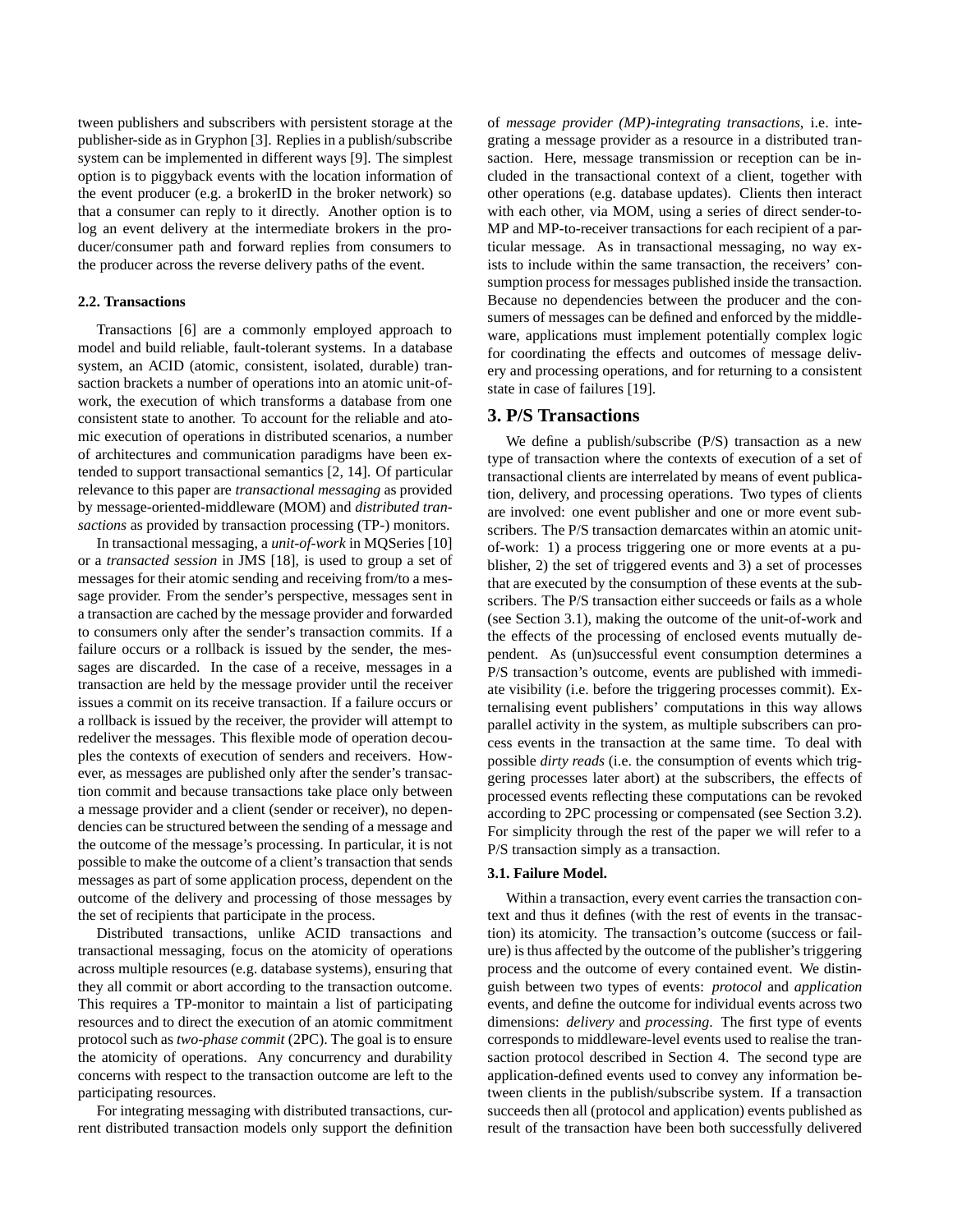and processed by the set of relevant subscribers (i.e. those participating in the transaction). Correspondingly, if the delivery or processing of any event fails, the transaction is aborted.

How event delivery failures are detected is closely related to the type of reliability mechanism used by the publish/subscribe middleware. In general, the evaluation of an event delivery's outcome describes a "worrying-parent-model" [20]: if no acknowledgement by a recipient is received after some scope in time, the event is declared as failed. For example, in Gryphon, errors in the delivery of an event (e.g. due to a broker crash or a link outage) are detected by the lack of recipients' acknowledgements at intermediate brokers in the event delivery path and propagated to the publisher. In the context of a transaction, different conditions could be associated with the unsuccessful delivery of an event: the transaction could be immediately aborted or *n* delivery attempts could be made before aborting it. In Section 5.6 we discuss how we deal with the detection of failed protocol and application events in a transaction.

Event processing failures are caused by *system* and *application exceptions*. System exceptions range from an invalid pointer (e.g. NULL) operation to a database connection that cannot be obtained. Application exceptions are user-defined exceptions thrown after unexpected business logic situations (e.g a lookup method cannot find an object). While some of these exceptions will require a client to immediately abort a transaction, others can be handled transparently by the client. For an event, we thus consider its processing unsuccessful if any unhandled (system or application) exception is thrown while it is processed. We also provide clients with a declarative method (see Section 5.3) to explicitly abort a running transaction.

#### **3.2. 2PC and Compensation**

We distinguish two ways of dealing with dirty reads (and reactions) by event consumers. One is to require atomic commitment using two-phase commit (2PC), so that the triggering process at an event publisher is allowed to commit only after the triggered process at every relevant subscriber is prepared to commit and vice versa. However, relating clients by atomic commitment may sometimes not be desirable. One reason is that, with 2PC, a client exposes transaction control to other clients. If a client votes OK in response to a *prepare* request, the client has to be able to commit its local processing (e.g. hold locks) until instructed otherwise by the transaction manager. Another reason is that transactions may be long-running because of long-lived business logic, delayed human input, etc. With 2PC, a client cannot commit until the global transaction can commit. Thus, a fast client may be forced to wait for a slow client. Another (optimistic) way of dealing with dirty notification reads is compensation [7]. Using compensation as a recovery mechanism allows the triggered process at each subscriber to commit unilaterally without waiting for the transaction manager's decision, with the promise that its effect can be semantically cancelled afterwards, via a local compensating process. Compensation is a generally accepted mechanism to deal with failures, fundamental to extended transaction models and workflow systems [12]. However, not all operations are compensatable. For example, processes involving real (*pivot*) actions are sometimes non-compensatable [6]. In addition, for some clients, the cost of executing a compensating process may outweigh the costs of participating in a 2PC protocol. For these reasons we adopt a model following *flexible transactions* [1], to accommodate both compensatable and non-compensatable clients within the same transaction. In a flexible transaction, the processes of participating compensatable clients are allowed to commit before the global transaction commits, while the commitment of processes of non-compensatable clients must wait for a global decision. When a decision is reached to abort the transaction, the processes in progress and the processes of noncompensatable clients waiting for a global decision are rolledback, while the committed processes of compensatable clients are locally compensated.

### **4. Transaction Protocol**

A transaction consists of three phases: 1) a *census phase* for registering the set of subscribers participating in the transaction, 2) a *transaction phase* consisting of events published as a single transaction by a transaction manager on behalf of an event publisher, and 3) a *commitment phase* which is used to either commit or abort the transaction among the transaction manager and the participant clients.

### **4.1. Census Phase**

The semantic imposed by a P/S transaction requires that participants of a transaction are known by the transaction manager before the start of the transaction phase. Furthermore, we need to guarantee that only those subscribers that are accepted as participants of a transaction can act (e.g. vote) upon it. This is the purpose of the census phase.

In this phase, a transaction manager advertises a new transaction, on behalf of a publisher, by publishing a census event with the name of the transaction (e.g. "meeting"), a unique transaction identifier (tx id), and other optional attributes describing the transaction (e.g. "subject" and "time"). Subscribers have registered their interest in census events where the name and attributes match a transaction that they are interested in. As part of a registration each subscriber also locally specifies a (non-) compensatable client type. The census event is then delivered to all subscribers with the appropriate registrations, informing them of the tx id of a new transaction.

We rely on the use of pseudonyms and *hash-based set memberships* to build authenticated groups of transaction participants. The basic idea is to verify membership in a group of transaction participants, rather than identifying individual members for a transaction. We assume that 1) subscribers can generate a globally unique pseudonym  $p$  for every transaction they participate in, and 2) the transaction manager and all subscribers know the same one-way hash function H.

Subscribers who are interested in taking part in a transaction reply to its related census event with a census\_reply event that contains: 1) the tx id, 2) a randomly generated pseudonym  $p$ , and optionally, 3) the subscriber's identity (e.g. public key). Notice that the subscriber's (non-) compensatable client type is not included in this event, as the abort mechanism used by a subscriber is only of self-relevance. Based on the subscribers' replies the transaction manager will form a list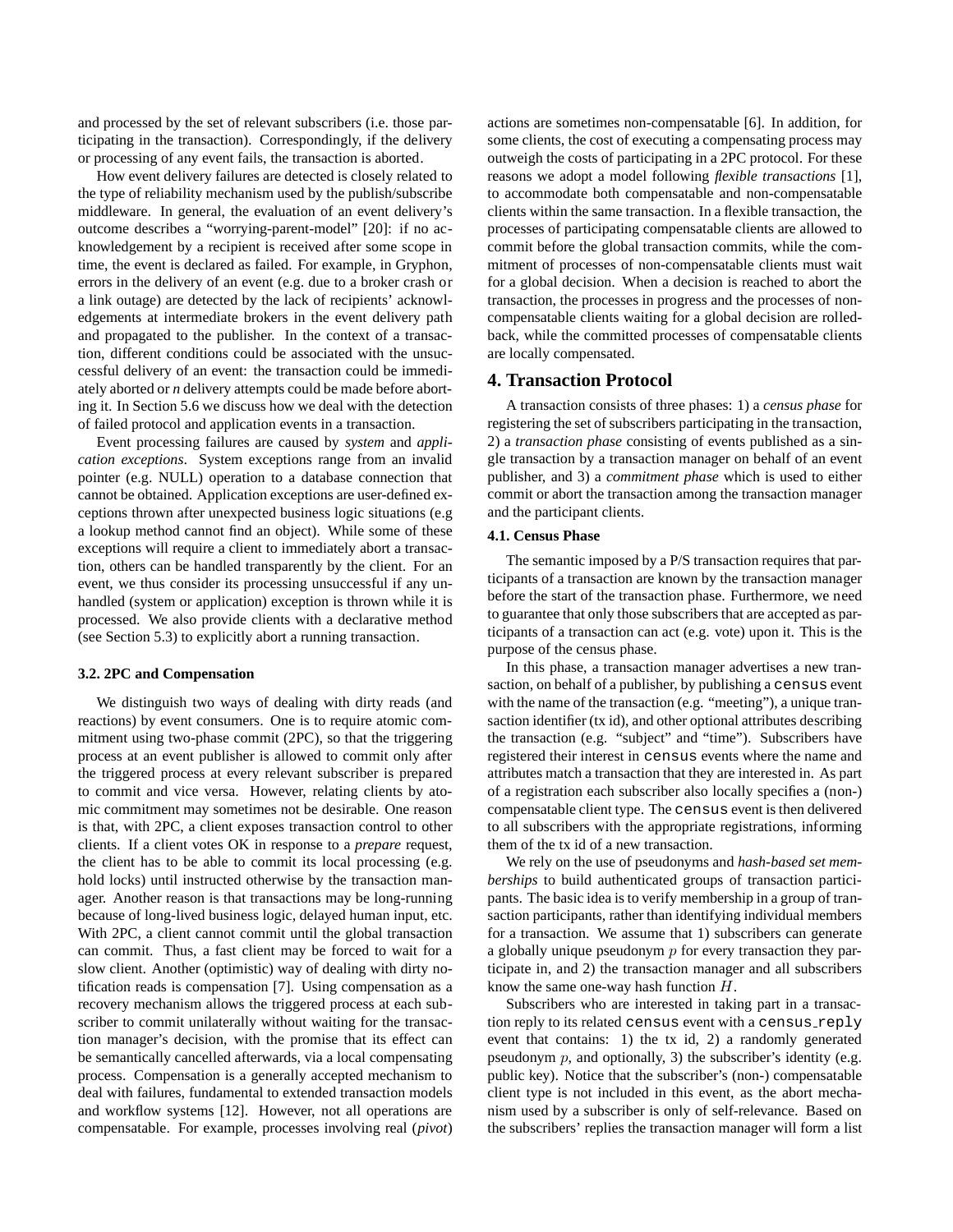of pseudonyms  $l(tx \, id) = [p_1, p_2, ..., p_n]$  for the subscribers interested in tx id. At some point in time the transaction manager must decide to stop waiting for more participation replies from the subscribers. This decision might be based on a timeout, on the number of replies received, or on conditions defined by the publisher who initiated the transaction. e.g. a transaction manager might wait for replies for 30 seconds or 10 subscribers, or it might wait for specific participants. The nondeterminism of the census phase makes it necessary to inform the subscribers of the list of of accepted participants. For this, at the end of the census phase, the transaction manager will: 1) compute the hash H of every pseudonym p in  $l(tx \, id)$  into the list  $Hl(tx \, id) = [H(p_1), H(p_2), ..., H(p_n)]$  and 2) publish a 2PC event with state=begin containing  $Hl(tx\, id)$ .

On receipt of this event, each subscriber will verify its membership in the transaction by computing the hash  $H$  of its pseudonym p, and verifying its existence in  $Hl(tx\, id)$ . Notice that, as  $H$  is one-way, no pseudonym can be extracted from the published list, allowing only subscribers accepted as participants of a transaction to act upon it. Also, the use of pseudonyms allows subscribers to remain anonymous in processes that don't require disclosing the participants' identities. Having verified its membership in the transaction, the subscriber will then subscribe to events with the given tx id in order to receive events related to this specific transaction.

We leave publishers to define the *scope* of transactions as private or public. In a private transaction, events published as part of the transaction are delivered only to the participants determined in the census phase. Contrarily, events published in a public transaction are dispatched not only to the transaction participants but also to every subscriber who has specified a subscription matching the event content. This allows nonparticipant subscribers to still receive events of interest while consuming them in their own separate execution contexts.

#### **4.2. Transaction Phase**

In the transaction phase the transaction manager publishes events, on behalf of a publisher, inside the transactional context created in the census phase. Published events are tagged with 1) the tx id, 2) the transaction manager's contact information, 3) a public/private flag, and 4) a sequence number. This allows us at the subscriber-side to: 1) relate event consumption to a particular transaction, 2) reply to the transaction manager according to the transaction protocol, 3) not forward events from private transactions to a subscriber who is not a participant, and 4) detect delivery failures for application events in the transaction. Subscribers are able to reply to each published event with an abort event  $2PC\_reply(vote=abort)$ . I.e. if an event causes an error at one of the subscribers that would cause the subscriber to vote abort in the commitment phase, the subscriber is able to vote abort immediately. This allows the transaction manager to abort the transaction immediately without wasting time and resources in publishing the remaining transactional events and going through the commitment phase.

#### **4.3. Commitment Phase**

The transaction manager ends the transaction by initiating the commitment phase on behalf of the publisher. As in *flex-* *ible transactions*, this phase consists of a vote among the participating subscribers deciding whether to commit or abort the transaction. For this, the transaction manager publishes a 2PC event with state= prepare, the tx id, and the last sequence number published in the transaction. The subscribers vote by replying to this event with a 2PC\_reply(vote=commit) or a 2PC\_reply(vote=abort) event. While compensatable clients are allowed to commit at this time, non-compensatable clients must wait for a global decision on the transaction. The transaction manager publishes the result of the vote as a 2PC event with state=commit/abort depending on the results of the vote. Votes from subscribers that are not in the list of participants are silently ignored. The participating clients are responsible for committing or aborting the transaction according to the voting result. Aborting, depending on the subscriber's client type, will involve either rolling back or compensating any work done as part of the transaction.

# **5. Transaction Service**

The idea of publish/subscribe transactions is supported by a transaction service. In this section we first describe Hermes and then we discuss the architecture and service support offered by HTS, its transaction service. HTS realises the transaction protocol described in the previous Section while supporting:

- explicit transaction demarcation at the publisher side.
- automatic transaction context propagation, via event notifications published with immediate visibility.
- census handling functions to support dynamic groups of transaction participants.
- implicit transaction demarcation at the subscriber side.
- automatic management of involved resources.
- support for compensation mechanisms.

#### **5.1. Hermes**

Hermes [15] is a distributed, content-based publish/subscribe event-based middleware built on a peer-to-peer routing substrate. A distributed event-based system implemented on Hermes, depicted in Figure 2, consists of two kinds of components: *event brokers* and *event clients*.



**Figure 2. Hermes event-based system**

Event brokers form an application-level overlay network that propagates events. Event clients (*publishers* or *subscribers*) use the services provided by the publish/subscribe broker network to communicate. For this they connect to a local broker, which then becomes *publisher-hosting (PHB)*, *subscriber-hosting (SHB)*, or both. Brokers without connected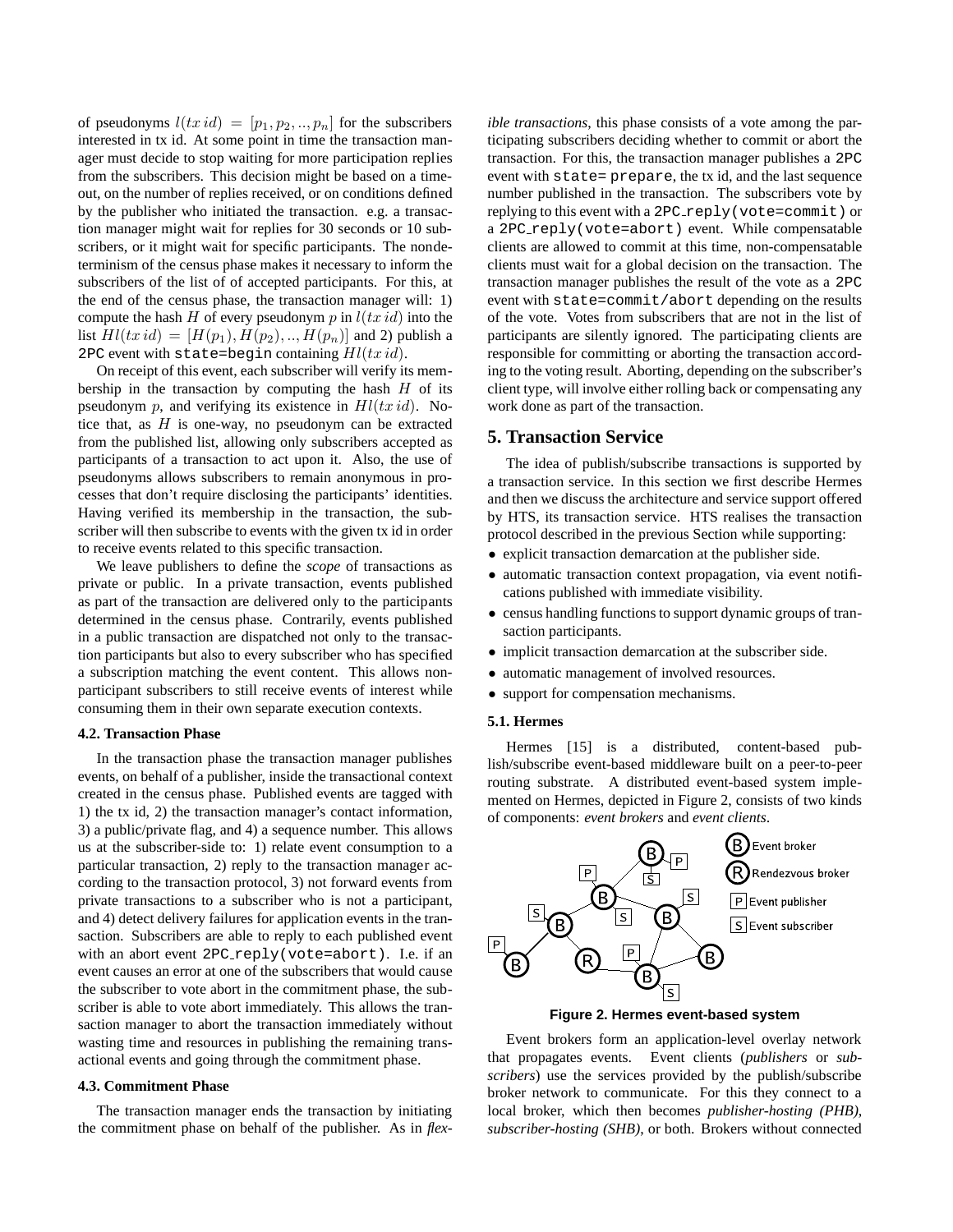clients are called *intermediate brokers*. Before publishing an event, a publisher must advertise the associated event type. As a result of this action, routing state from the publisher towards an intermediate broker, known as the *rendezvous broker*, is created. The address of this broker is computed from the event type name using a distributed hash table (DHT) algorithm. Subscribers specify their interests in (a subset of) these event types, via content-based subscriptions. Reverse path forwarding of subscriptions, towards the corresponding rendezvous broker and any related advertisements are used to create event dissemination trees from publishers to subscribers. Event notifications are delivered in FIFO order with respect to each publisher.

### **5.2. Architecture**

HTS introduces an additional layer of abstraction above the standard Hermes middleware to provide an integrated view of transaction and event notification services for transactional application development. The different HTS components at the publisher and subscriber-side are depicted in Figure 3. The deployment of these components is discussed in Section 6.3.

A publisher request a TxManager to begin, commit or abort a transaction, via a PSTransaction object. As part of the context associated with the transaction, the publisher can publish one or more events and access local resources (see Section 5.4). The TxEngine component of the TxManager orchestrates the execution of the transaction protocol. For this, it uses the services of two other components, the CensusCoordinator and the TxEventPublisher. The first establishes censuses for new transactions according to the publisher's conditions. The latter attaches the transaction context to events received from the publisher or generated by the txEngine in response to transaction state changes (e.g. prepare/abort). It piggybacks to each event: the tx id, the TxManager's contact information, a public/private flag, and a sequence number. Events are then passed to the Hermes connector to publish them in the publish/subscribe broker network. A persistent log is used by the TxEngine to store: the tx id, information about publisher's accessed resources, the list of transaction participants, and the state of the transaction.

A subscriber registers his interest in participating as a (non- ) compensatable client in a transaction with the TxEvent-Subscriber component, via a registration object. According to this registration, the TxEventSubscriber is in charge of 1) setting an appropriate subscription on the corresponding census event in the publish/subscribe broker network, via the PSConnector, 2) replying to a census event using a randomly generated pseudonym, and 3) subscribing to transaction-related events for those transactions the subscriber joins. The TxEventSubscriber thus allows a subscriber to participate in specific transactions without having to deal with low-level details such as pseudonyms and the tx id.

At the subscriber, all events are received through the Hermes connector. From these, those carrying a transaction context are pushed to the TxEventGuard. The functions of this component are: 1) to log the participation of a subscriber in a transaction and 2) to verify that events from private transactions are pushed forward only if the subscriber participates in the transaction. Events from the TxEventGuard are subsequently passed to the TxEventDispatcher. For each event this component will then establish the appropriate transaction context for a consumption process to run (according to the registration), associating its execution's thread with the tx id of the running transaction. For compensation purposes (See Section 5.5), consumption of events on behalf of the transaction is logged by the TxEventDispatcher. Implicit access to the transaction's context is made available through the TxCallback interface and used to locally register resources or abort a running transaction. The current state of a transaction is accessed and updated via the TxStateHandler component, according to 1) the outcome of the delivery and consumption processes for events in the transaction and 2) the reception of transaction status events published by the TxManager. Finally, the TxCompensator is in charge of executing compensating processes to undo the effects of a failed transaction. A persistent log is used to store information about those transactions the subscriber joins. For each transaction we store: the tx id, information about accessed resources, the state of the transaction, and the set of consumed events.

#### **5.3. Application Programming Interface (API)**

The purpose of the transaction service's API is to allow the publication and consumption processes of events to be demarcated within a transaction. In general, developers implementing publish/subscribe applications that handle specific event types need the definition of these event types at development time. The use of transactions also requires that event types published as part of a transaction are known. The definition of a transaction then includes: 1) the definition of a census event type TxType used to advertise the transaction and 2) the definition of each event type evType published in the transaction.

With the proposed API, publishers explicitly demarcate the scope of transactions that are advertised via census events. On receipt of a census event, a subscriber can decide whether to join a transaction; in which case, the consumption process for any received events within the transaction is implicitly considered as part of the transaction. The API of HTS for both types of publish/subscribe clients is presented in Tables 1 and 2.

advertise(TxType)  $t = new PSTransaction(TxType)$ t.begin(txType, scope, conditions) t.publish(evType) t.register\_resource(resource) t.commit(), t.abort()

#### **Table 1. HTS publisher API**

A publisher uses advertise to state its intention to publish transactions of a certain type TxType, where TxType is defined by a name (e.g. "meeting") and a set of applicationdefined attributes that describe the transaction (e.g. subject, date, time). The publisher starts a new transaction by: 1) creating a PSTransaction object associated with an already advertised transaction type and 2) requesting the transaction manager to start a transaction instance of this type (e.g. meeting["DSOnline", "15/03/06", "15:00"]) using begin. The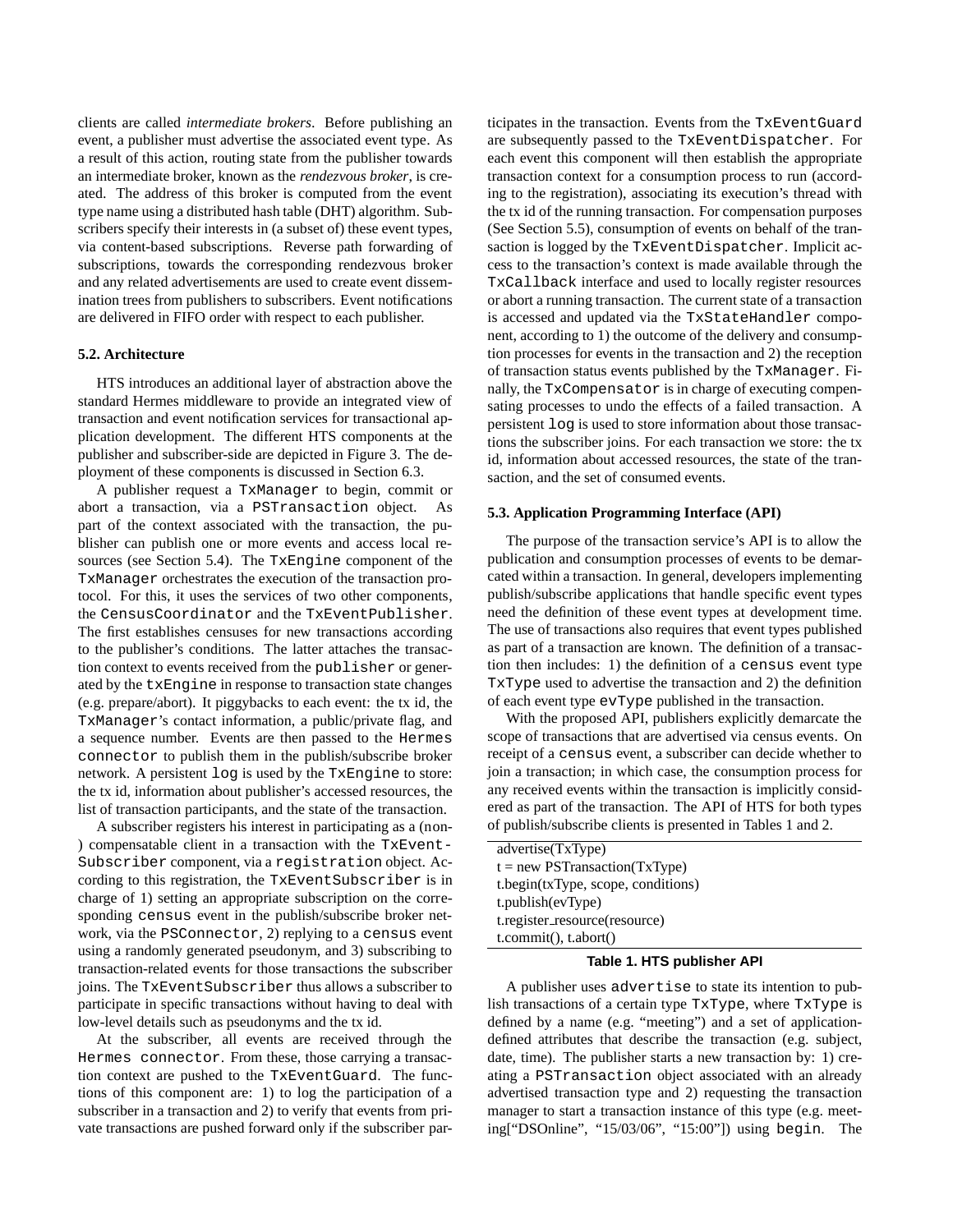

**Figure 3. HTS architecture**

publisher specifies with the request the scope of the transaction (i.e. public/private) and a set of census conditions (e.g. min 10 and max 20 participants). As part of the transaction, the publisher can publish one or more events of the same or different type evType using publish and register local resources (e.g. databases), via register\_resource. Depending on the application scenario, events published in the transaction could just extend the information conveyed in the census event or provide a basis for structuring interrelated data (e.g. a census event change[processID] followed by multiple changeDetail[componentID, changeDescription] events). Finally, a publisher requests the transaction manager to commit or abort a transaction using commit or abort.

 $r = \text{Region}(\text{clientType}, \text{TxType}, \text{filter}, \text{census}\_ \text{callback})$ r.addHandler(evType, evT\_callback) r.addCompensationHandler(evType, evT\_c\_callback) r.execute() CensusCallback.join() TxCallback.register\_resource(resource) TxCallback.setAbort()

# **Table 2. HTS subscriber API**

Subscribers specify their interest in a particular transaction type TxType (e.g. "meeting"), via a registration. A registration is created by specifying a (non-) compensatable client type, an optional filter on the content of TxType (e.g. subject="DSOnline"), and a callback class census callback implementing the CensusCallback interface. It is in this callback that census events for transactions of interest will be delivered, and where the subscriber programatically requests to join a transaction, via the join method. As part of the registration, handlers for the different event types published within the transaction are specified using addHandler. Each handler specifies an event type evType and a callback class evT callback implementing TxCallback. It is within this callback, that events of the specified type will be processed as part of the transaction associated with the registration. Compensatable clients should also specify, using addCompensationHandler, a compensating function evT c callback to undo the effects of events of type evType that are processed as part of the transaction. Finally, the registration is activated using execute.

Contrary to the explicit transaction demarcation used by the publisher, the scope of a transaction at the subscriber is implicitly defined by the set of registered evT\_callbacks. That is, the start and end of each callback triggered in response to an event mark the boundaries of the execution context that is associated with the running transaction. Implicit access to this context is made available through the TxCallback interface and used to register local resources, via register resource. For each individual event, we consider its consumption successful if its triggered callback returns without errors. An unhandled exception within the callback will immediately rollback the transaction at the subscriber and send an abort vote to the transaction manager. We also provide a setAbort method that a subscriber can use to declaratively abort the transaction.

#### **5.4. Resources Support**

As part of a transaction, middleware clients (publishers and subscribers) are expected to interact with local resources (e.g. database systems). We provide clients with the register resource method to enlist a resource in a running transaction. While at the publisher register resource is supplied by the PSTransaction object, at the subscriber it is supported via the TxCallback interface. Calling register resource results in the transaction service logging, at the client, the fact that a resource was used as part of the transaction. This association, as well as status information about the resource (e.g. is prepared) are maintained during the lifetime of the transaction. The transaction service at the client-side can be seen as an interposed coordinator between a local resource used by a client and the transaction manager. Instead of having every resource directly involved with the transaction manager, at each client the transaction service merely collects votes from locally involved resources and passes a general decision to the transaction manager, which then decides on the overall outcome of the transaction. Afterwards, the transaction manager sends the commit/abort decision to the participant clients, so that at each client, the transaction service commits, rollbacks, or compensates work on the involved resources.

We expect that clients interact with different resources, via standard (e.g. *XA* [21]) adapters. In our current prototype, we incorporate an XA-enabled data adapter to integrate PostgreSQL database systems as recoverable resources in a transaction. The XA specification defines an interface that allows work executed on a resource to be associated with a transaction that can be prepared and committed or rolled-back according to 2PC. Through the adapter, operations on a PostgreSQL database are associated with the tx id of the current transaction. Isolation of operations in the transaction with regards to other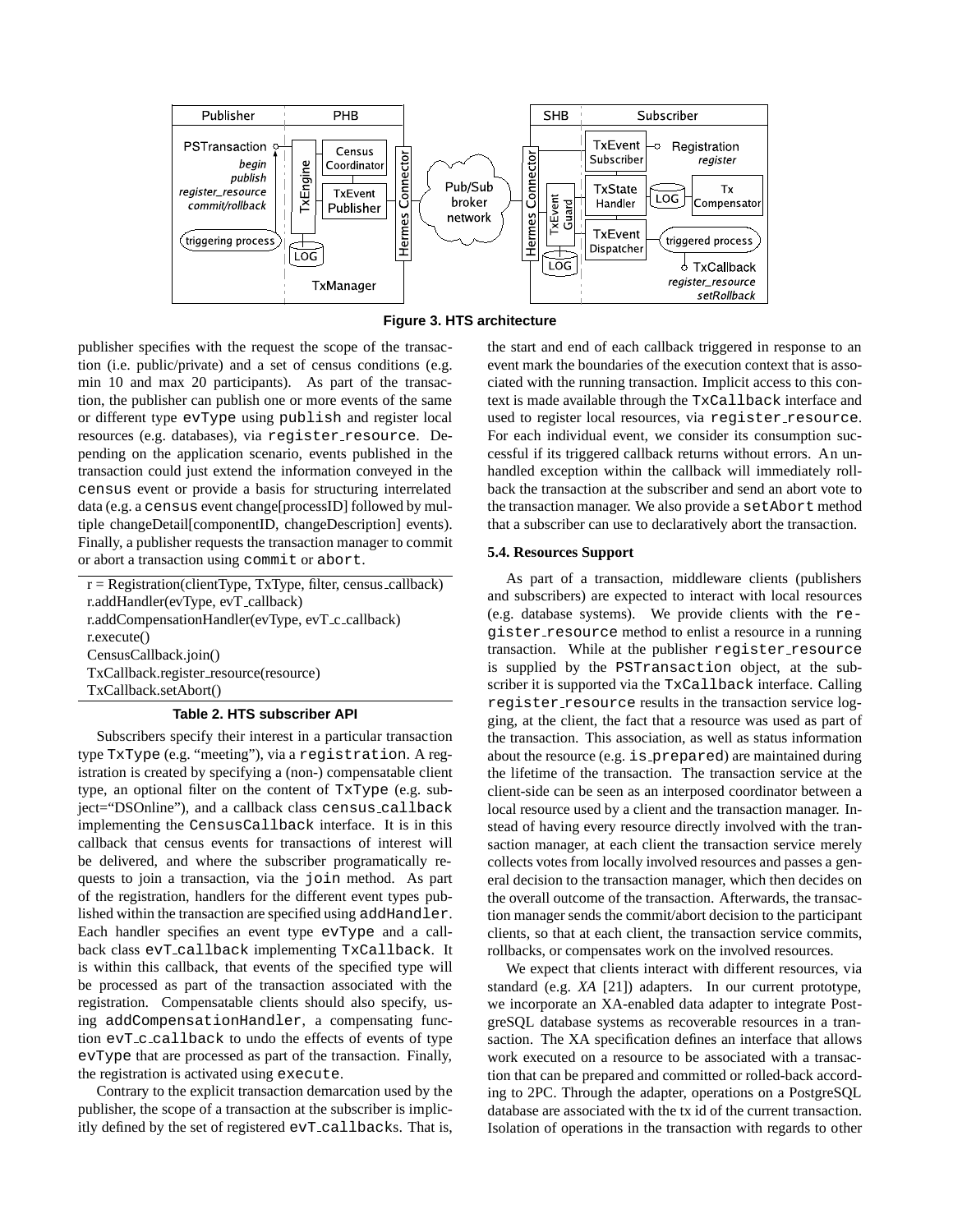database operations is a responsibility of the database. At the commitment phase, the database is asked to prepare the work associated with tx id for commit. If the prepare fails for any reason, the transaction service is informed via the adapter, rolling back any work done at the client as part of tx id and sending an abort vote to the transaction manager. Finally, when a decision from the transaction manager is received, work associated with tx id in the database is committed, rolled-back, or compensated by the transaction service.

#### **5.5. Compensation**

In the case that a transaction fails, recovery for events processed as part of the transaction must be performed at each compensatable subscriber. Compensation relies on the idea that for some task executed as part of a transaction, a corresponding compensation task can be designed. While compensation tasks are expected to be locally defined by a developer, according to the application semantics, the middleware must support the mechanisms for doing so. For compensation purposes, HTS provides clients with 1) automatic logging of events consumed as part of a transaction and 2) the possibility of defining a compensating (callback) function for each event type in the transaction. The set of compensation functions defined by a client for a transaction constitute the transaction's compensation task.

event consumption log

| ev1. evType1                 | ev2: evType1                              | ev3: evType2                                        | tx id |
|------------------------------|-------------------------------------------|-----------------------------------------------------|-------|
|                              | attı:valı, attı:valı attı:valı, attı:valı | attı:valı, attı:valı, attı:valı                     |       |
| TxCompensator                |                                           |                                                     |       |
| $evT_1$ _c_d                 | evT <sub>1</sub> _c_callba                | evT <sub>2</sub> _c_callback                        |       |
| public void del<br>// do com | public void deliver(e)<br>// do compensal | public void deliver(evType) {<br>// do compensation |       |
| compensation task            |                                           |                                                     |       |

**Figure 4. HTS compensation process**

The compensation process, depicted in figure 4, works as follows. After a subscriber receives a 2PC (state=abort) event for the transaction tx id, the TxCompensator component will inspect the local log and execute, for each event ev<sup>i</sup> consumed in tx id, a defined compensating function evT<sub>-C-Callback</sub>. Compensating functions are selected according to each event type and executed in the inverse consumption order of events. As part of the compensation process, updates to local resources may be required, e.g. to undo committed operations on a database. Ensuring the idempotency of this process requires that these updates are performed atomically. For a single resource this is enforced by the TxCompensator using a local transaction. If multiple resources must be updated, the TxCompensator creates a new transaction and associate all updates on these resources with it. Atomic commitment between the resources is driven by the TxCompensator using standard 2PC. In both cases, the execution of the compensation process remains local and does not involve the TxManager.

#### **5.6. Failure Detection and Recovery**

The failure model introduced by publish/subscribe transactions requires that the failed delivery of events published as a result of a transaction are identified. Even if the publish/subscribe middleware provides reliable delivery, an event could take an arbitrarily long time to arrive at its destination, e.g. due to communication failures. For this reason we introduce additional mechanisms to deal with the detection of failures in the delivery of 1) protocol and application events published by the TxManager and 2) reply events sent by the transaction service at the subscriber-side.

At the transaction level, we identify failures in the delivery of application events by making the TxEventPublisher piggyback sequence numbers to published events and effecting a subscriber-side verification at commit time. For this, the TxEventPublisher includes in the transaction's 2PC(state=prepare) event, the last sequence number in the set of published application events. Upon detecting a missing event, the TxStateHandler at the subscriber will rollback its local work and vote abort on the transaction.

In traditional distributed transactions, a common approach to achieve eventual progress in the case of lost protocol messages is to let participants query each other about the current state of the transaction [2]. In publish/subscribe transactions however participants' contact information is not made available to each other nor to the TxManager. i.e. all communication between parties in the system is is not direct but via the publish/ subscribe middleware using events. To deal with the detection of failed protocol events we leverage the functionality of the publish/subscribe middleware as follows: At the subscriber we feed timeouts to the TxStateHandler component. If for a running transaction, the timeout for an expected protocol event is exceeded, the TxStateHandler will publish a 2PC event with the corresponding tx id and  $state=in_doubt_ccu$ rrent state; where *current state* is the subscriber' state at the time of the timeout. Possible in-doubt states are: *census*: the subscriber has requested participation in the transaction and is waiting for a 2PC(state=begin) event. *transaction*: the subscriber is in the transaction phase and is waiting for a 2PC(state=prepare) event. *commitment*: the subscriber is in the commitment phase and is waiting for a 2PC(state=commit/abort) event. After other subscribers taking part in the transaction receive the event, their local TxStateHandler will check whether it has information concerning the in-doubt state; in which case, it will reply to the in-doubt subscriber's 2PC event with a 2PC reply event enclosing the relevant state information (e.g. the participants list for the census state or the transaction's outcome for commitment phase). After any reply is received, the TxStateHandler of the in-doubt subscriber will act accordingly. Notice that this mechanism also allows participants to overcome blocking in the case that the TxManager fails after publishing a 2PC(state=commit/ abort) event.

At the TxManager we must deal with the failed delivery of reply events at the commitment phase. Note that a failed reply event at the census phase will only result in the related subscriber not taking part in the transaction. Although a failed abort reply in the transaction phase will result in unnecessary work done, an abort outcome will still be determined by having the subscriber reply his vote at the commitment phase. We must also consider that the execution of some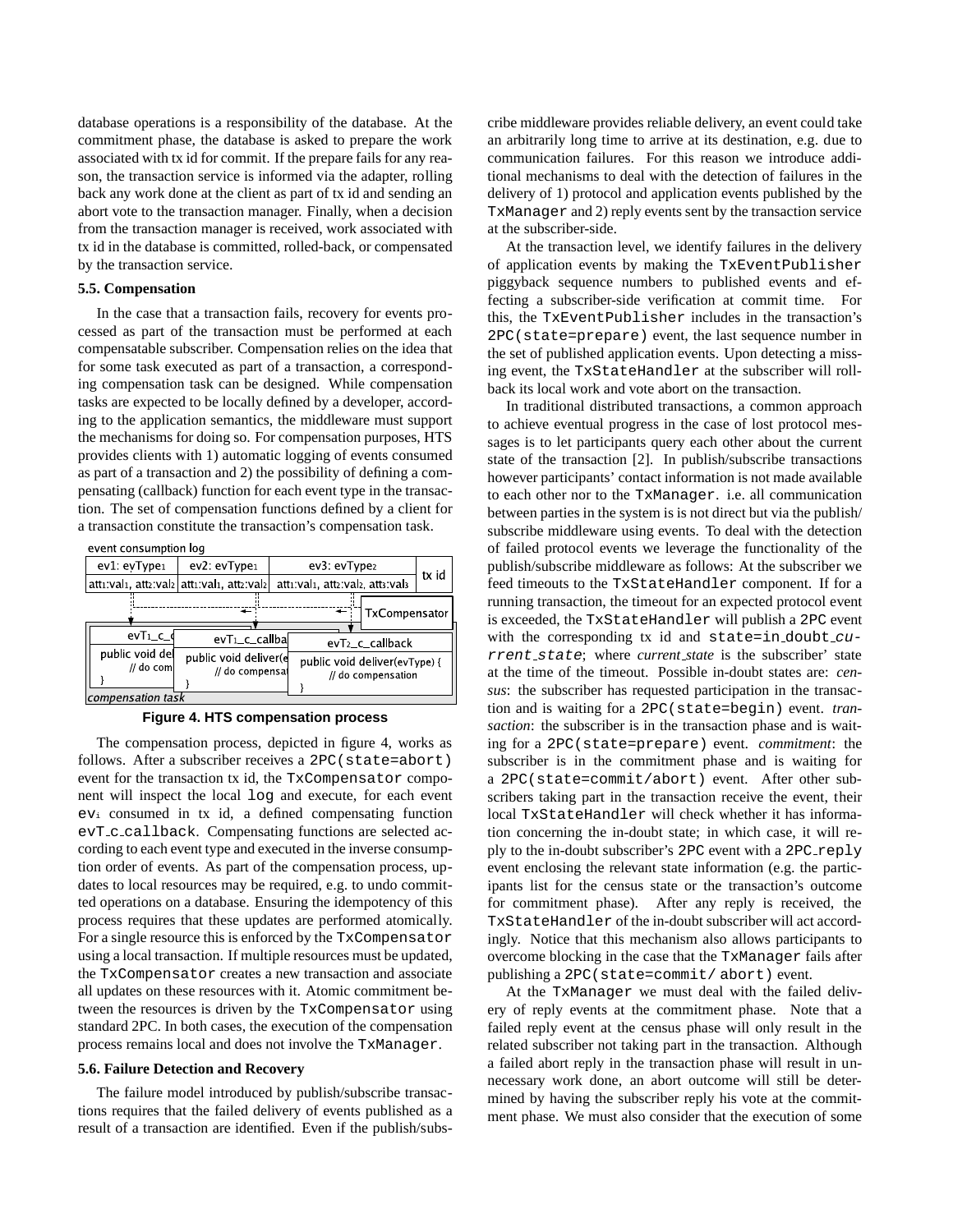subscribers' processes may not have completed by the time the publisher's commit call is issued. For this, we feed timeouts to the TxEngine for reception of replies. If within a timeout one or more reply events are not received in response to a 2PC(state=prepare] event, the publisher's commit call will raise an UncheckedTransactionBehaviour exception. The publisher can then decide to either abort the transaction at this time, or wait and retry at the next timeout.

# **6. Implementation**

The transaction service can be implemented either a) at the client-side, as a library on top of the publish/subscribe service offered by a publish/subscribe middleware, or b) at the service side, as an additional middleware service alongside the publish/ subscribe service. Both approaches, depicted in Fig. 5, have their advantages and disadvantages.



#### **6.1. Client-Side Implementation**

A client-side implementation of the transaction service consists of a layer between the publish/subscribe API and the application. The application is free to access both the publish/ subscribe and the transaction service APIs (tx API). The transaction service then relies purely on the services exported by the publish/subscribe API: publish and subscribe. This allows us to extend the transaction service to any existing publish/subscribe middleware.

From an application's point of view it is important that both transactional and non-transactional events are identical. I.e. an application should be able to use any event type both inside and outside transactions. Therefore the tx API cannot use a specific attribute for storing the tx id in an event. In order to attach a tx id to an event the tx API will have to wrap the event inside an instance of another event type which defines an attribute for the tx id. We can define a global event type, TxWrapper, to wrap events published by an application inside a transaction. The wrapper type consists of two attributes: the tx id and the wrapped event. The transaction service at the publisher-side receives an event from the application, wraps it inside a new instance of TxWrapper, and sets the tx id attribute to the id of the current transaction. At the subscriber end the tx API unwraps the event and delivers it to an application that has subscribed to the given transaction based on the tx id. The downside of the wrapping approach is twofold: 1) non-transactional subscribers will not see the wrapped event, and 2) in a DHTbased publish/subscribe system, like Hermes, all transactional events will be routed through the same *rendezvous* broker.

#### **6.2. Service-Side Implementation**

By implementing the transaction service at the service-side, i.e. as an additional offering of the publish/subscribe middleware, we are not limited to using the basic publish/subscribe API. This allows the transaction service to add *meta-attributes* to published events. That is, the publish/subscribe service can add an attribute to an event which is not part of the event type. At the subscriber end the transaction service will then remove that attribute before delivering the event to a subscriber's process. The tx id can thus be added to an event as a meta-attribute. At the publish/subscribe service level this means that we are dealing with the published event instead of a wrapper. Therefore this implementation approach does not suffer from any of the disadvantages of the client-side implementation: 1) events can be delivered to both transactional (based on the tx id) and non-transactional (based on the event content) subscribers, and 2) events will be routed though the rendezvous broker of the event's type. The obvious downside is that changes to the existing publish/subscribe system are required.

## **6.3. HTS Implementation**

We have implemented the HTS architecture (see Section 5.2) following a service-side approach. In our current prototype, we realise the propagation of transaction context with published events at the local broker of a Hermes publisher (PHB), via the TxEventPublisher component. In addition, at this broker we have located the other two components of the TxManager (i.e. the CensusCoordinator and the TxEngine). These three components interact, as part of the Hermes service's process at the broker, to provide transactional services to the publisher. Separating transaction management functions from the publisher is appealing as: 1) we are able to detect crashes in the publisher's process at the TxManager (using periodic *heartbeats*), so that, if a transaction's outcome has not been defined, we can immediately abort it; and 2) we can instantiate transaction coordination functions at brokers that are part of a trusted domain, rather than at possibly untrusted clients.

At the subscriber-side, we have located the TxEventGuard at the local broker of a subscriber (SHB). Through this component we: 1) realise the functionality of private transactions by discarding events from private transactions that a subscriber does not participate in; and 2) detect crashes in a subscriber's process, so that, if no vote on a transaction has been generated by the subscriber, an abort vote can immediately be sent to the TxManager. The rest of components (TxEventHandler, TxStateHandler, TxEventDispatcher, and TxCompensator) provide functionality that requires close interaction with the subscriber application's process. We have thus colocated them with the subscriber, as part of the services exported by Hermes.

### **7. Related Work**

The provision of middleware-mediated messaging systems that are transaction aware has been a recent subject of study. In [19], the shortcomings of MP-integrating transactions were identified. *Message delivery* and *message processing* transac-